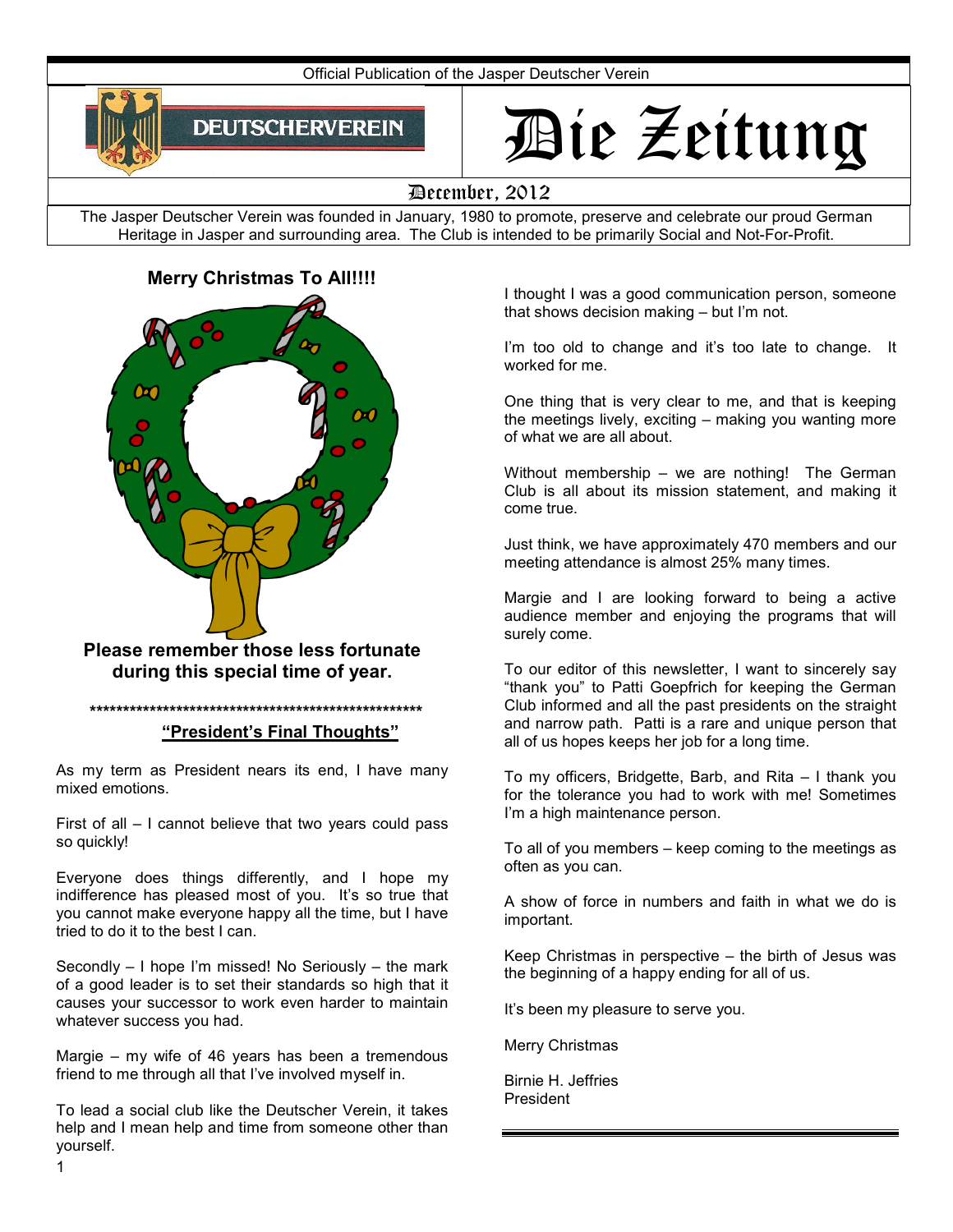## **November Jasper Deutscherverein Meeting**

The Jasper Deutscherverein met Thursday, November 15th at the Jasper VFW #673.

Rita Egler, Ann Ackerman, and Barb Schmitt welcomed members and guests.

Sandy Wehr and Erin White were selling Advent Calendars and chances for a handmade quilt for the Jasper High School German Exchange Student Program.

President Birnie Jeffries began the meeting by welcoming the 106 members and guests.

He led in the Pledge of Allegiance and God Bless America. Vice-President Bridgette Jarboe led in the prayer before the meal which consisted of BBQ Pork and salads, vegetables and desserts furnished by the members.

After the meal, Birnie led in a toast "Ein Prosit" He then welcomed Treasurer Rita Egler who gave the financial report.

He then introduced Barb Schmitt, Secretary and explained that the minutes are included in the newsletter and are also published in The Herald, therefore they would not be read.

Birnie then announced the date for the next meeting, which will be our Christmas Party. It will be held on December 20th, at the Jasper VFW. Social ½ hour will begin at 6:00.

The meal will be at 6:30. The meal will consist of Roast Beef and Gravy, mashed potatoes, sweet and sour salad, cranberry salad, buttered corn, bread, lemonade, and coffee. The cost is \$10 a person. Reservations can be made by calling Birnie and Margie Jeffries at 326-2414 or email greentmargie@yahoo.com. No later then December 10th.

Directors and Officers will furnish desserts.

Entertainment will be Dance Central which is a local troop who perform various dances. Santa will also make an appearance.

Drawing for door prizes was conducted by Barb Schmitt Winners were Rich Reckelhoff and Kelsey Siewers.

Special prizes were won by Phyllis Boeglin and Donna Humbert.

The drawing for the handmade quilt for the Exchange Program was conducted by Sandy Wehr and Erin White. The winner was Les Lorey.

Birnie then introduced Chip Kugler who with his helpers Ray Lechner and Mike Hochesang and the German students from Jasper High School conducted the annual auction.

He auctioned items donated by the members and families of the Jasper High School German Exchange Program. 100% of the proceeds go to the Exchange Program.

The rest of the evening was spent socializing.

Barb Schmitt **Secretary** 

## **Dezember**

### **At the Jasper VFW Thursday, December 20, 2012 Christmas Party**

Time: 6:00pm doors open 6:30pm Christmas Dinner served

The dinner will consist of Roast Beef w/ Gravy, Sweet and Sour Salad, Cranberry Salad, Buttered Corn, Mashed Potatoes, Bread, Coffee and Lemonade all for \$10.00 per person. We need to have reservations in by December 10....no later. Call in for reservations Birnie Jeffries 326-2414 or email greentmargie@yahoo.com.

Officers and Directors will furnish the Desserts.

Entertainment will be Dance Central, which is a local troup of Young girls and ladies who will perform various dances for the membership. Also, Santa will stop in making his usual timely visit.

To be in the festive spirit, Ladies wear red or green and Gentlemen wear your vest and your hats. great time to strutt your stuff.

The December meeting will be the last chance for anyone to challenge the slate of officers we currently have committed. If anyone desires to run for an office now is the time to come forward and have your name on the ballot.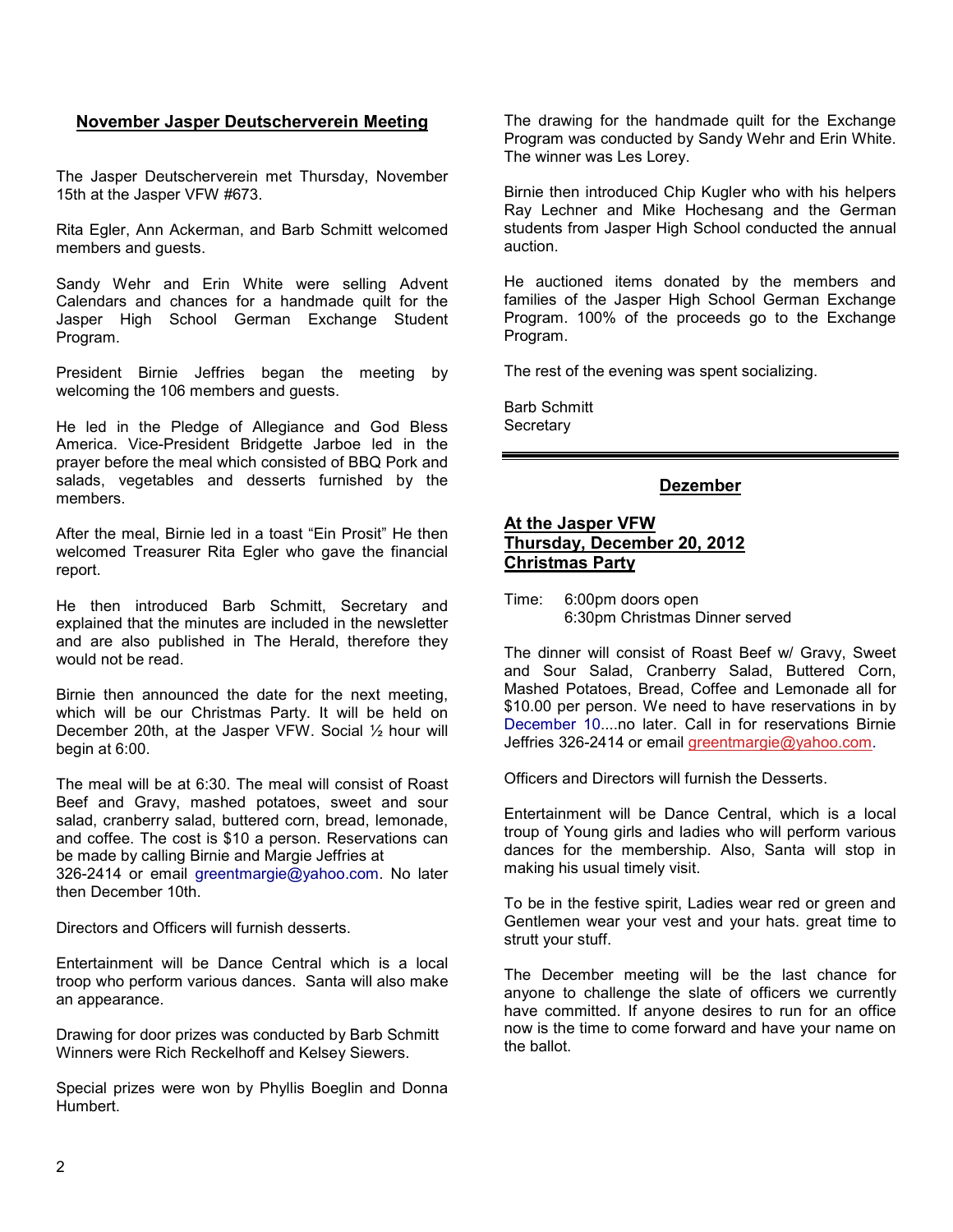#### **January**

**At the Jasper VFW Thursday, January 17, 2013 Officer Election Beer and Wine Tasting/Judging Program by Nancy Eckerle on her Trip to China** 

## **Looking for Host Families for Home Stay Program for Second Semester – 2013 at JHS**

Julia Duffner is 16 years old, loves playing her guitar, acting, cooking and drawings. She loves Baseball, Aerobics and Badminton. She has traveled extensively with her family and through her school, and has a very solid foundation of the English language.

Stefanie Dettling will soon be 16 years old, loves cooking, dancing, watching movies and listening to popular music. She plays in a local Handball team (Olympic Handball), loves running, soccer, badminton and skiing. Do to her grandparents having a place in Nova Scotia, she has spent many vacations already using her English foundation learned at school.

Ann-Kristin Hodapp is also planning on coming, but only as a visitor at the JHS for approx. 6-8 weeks. Her details are forthcoming.

Also we have currently five more students applying for the 2013/14 school year (two boys and three girls). One more is on a waiting list.

Sebastian Schneider from Staufen.

Steffen Fidler from Ballrechten/Dottingen (his brother was here the last school year 2011/12.

Shannon Schwoerer from Pfaffenweiler (has personal contact with Marlene and Bill Seger's family).

Hannah Gutenkunst (has already family lined up (Kristi and JP Wessel).

Magdalena Margold from Staufen.

Two more girls are asking for a 4 week visit at the JHS in August and September in addition to the five students mentioned above.

If you have an interest in hosting one of these students, please contact Matthias Hilger at 309-8757, Sandy Wehr at 482-2055, or Carolyn Mowat at 634-7193.



## **Marina Gutgsell**

Marina Gutgsell is sixteen years old and arrived in Jasper on August 8, 2012 and attends Jasper High School as a Junior.

Marina is from Pfaffenweiler and is the granddaughter of Fritz and Brigitte Gutgsell.

In Germany she attends the Max-Planck-Realschule in Bad Krozingen.

She was a student manager of the JHS varsity volleyball team.

Marina enjoys watching movies, playing tennis, going out for dinner, and participating in activities with her host family.

Marina does see differences in school from Jasper to Bad Krozingen. At JHS, the grades are A, B, C, D, and F. In Germany, they are numbers – 1 through 6. School day begins at 7:50am and ends at 1:05pm. And once or twice a week, the school day runs from 7:50am to 3:35pm. The schedule is different each day and there are no sports teams in school. Individuals join teams outside of school in their free time. There are no multiple choice tests. Students in Germany write down long answers to questions. Students in Germany take public transportation to school or ride a bike or moped or their parents give them a ride.

Marina wanted to come to Jasper to improve her knowledge of the English language and learn more about American culture and also because of the Sister City relationship with Pfaffenweiler.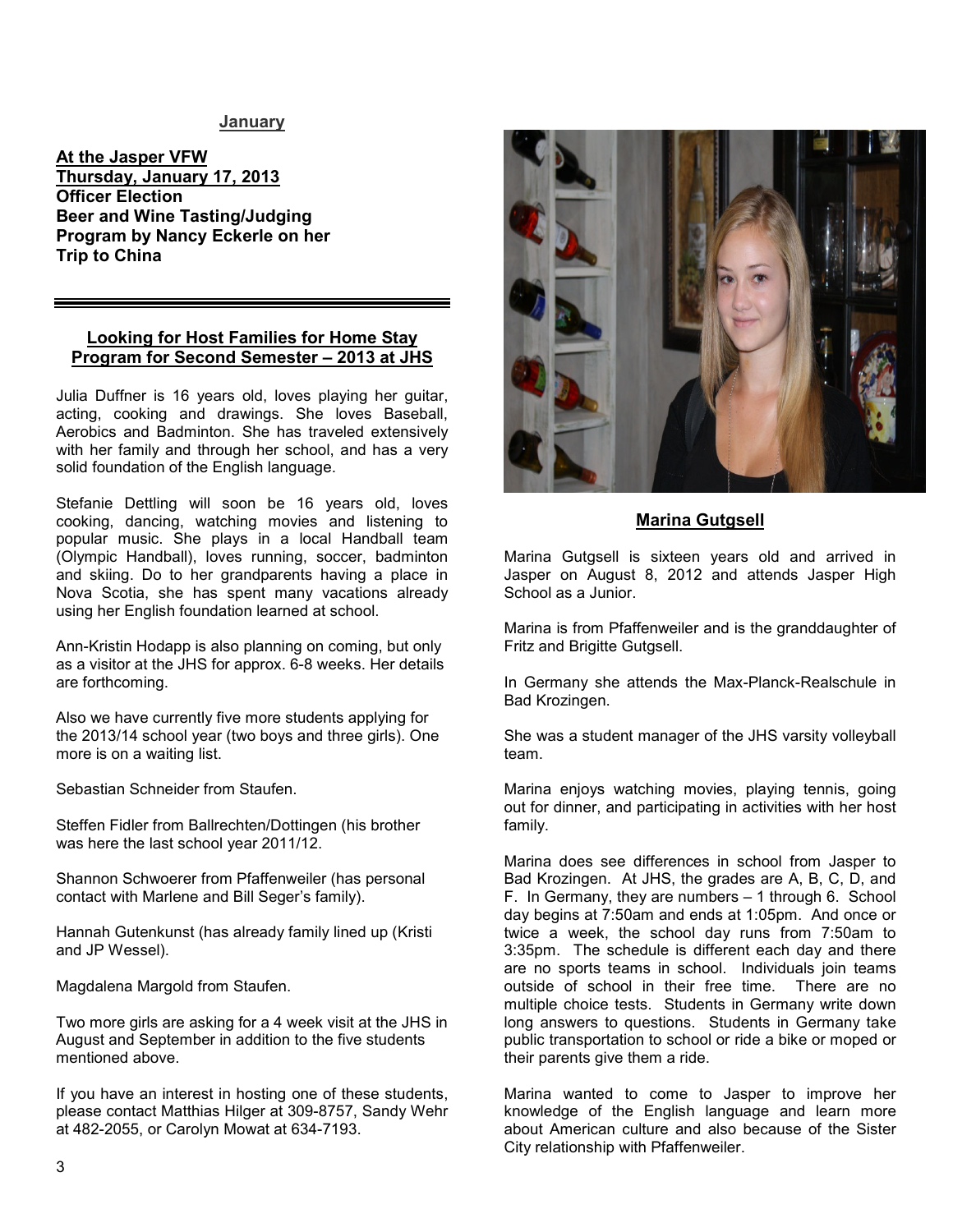Todd and Laurie Mehringer are her host parents along with their daughters, Alexis, a sophomore at JHS and Grace, an 8<sup>th</sup> grader at JMS.

Thank you, Todd, Laurie, Alexis, and Grace, for sharing your home and life with Marina.

Mariana will return to Germany on June 3, 2013.



**Irene and Joe Eckerle Natalie Werner and Patti Goepfrich** 



**Students at Winslow Elementary School looking at items from Germany after presentation to the students.** 

## **National Education Week Around the World**

At the invitation of Natalie Werner, MSW, LSW, School Social Worker at Winslow Elementary School, Joe and Irene Eckerle and Patti Goepfrich gave a presentation on Germany to the students in grades  $K - 5$  on November  $12^{th}$ .

They shared information on the differences between schools in America and in Germany. And the students were given an opportunity to ask questions about German students.

Thank you to Diana Treyer of Pfaffenweiler and Gabi Guensche of Jasper for sharing information for the presentation.

## **Address Changes for Newsletters**

If a member has an address change, please notify Rita Egler at P. O. Box 15, Jasper, IN 47547-0015 or call her at 634-9068.

Any help you can give in maintaining postage costs is greatly appreciated!!!!

## **Expiration dates of membership dues information will be updated on the January newsletter mailing labels.**

## **Address Changes for Newsletters – Also for "Snowbirds" With Temporary Address Change**

Would all members who are going to be gone for any period of time, please notify Rita Egler at P. O. Box 15, Jasper, IN 47547-0015 or call her at 634-9068 with your new address so we can forward your newsletter to you. This keeps us from having to pay double postage and assures you to receive all newsletters while you are away from home. Having your mail forwarded while you are gone will not work, simply because of the "Return Service Requested" stamped on our newsletter. This is stamped to let us know when someone has moved. The Post Office informs us of new addresses if you have permanently moved.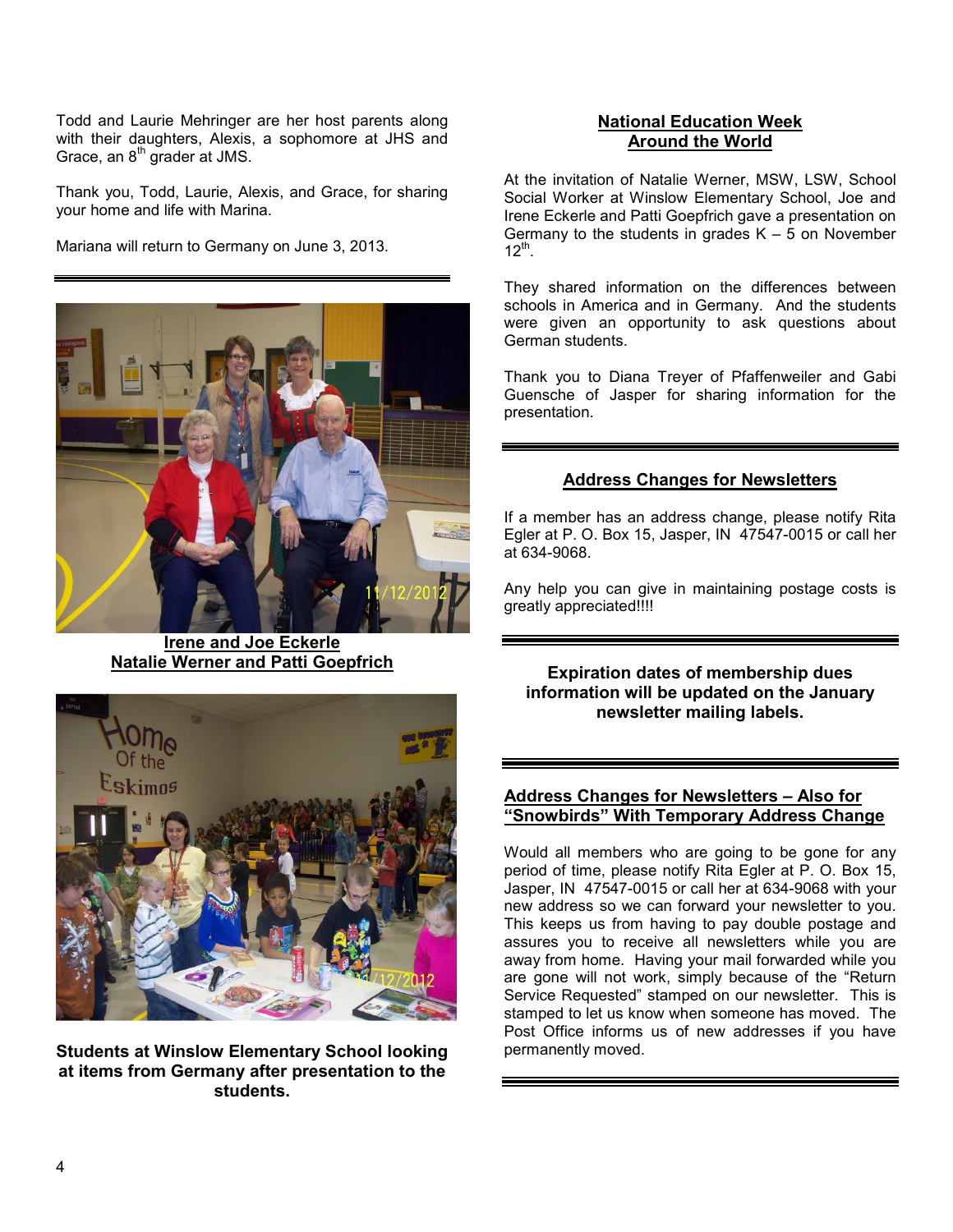## **Endowments at the Dubois County Community Foundation**

#### **Jasper Deutscher Verein (German Club) German Heritage Endowment**

A donor-advised endowment to benefit generations in ensuring that our German heritage is preserved and enriched in Jasper and Dubois County.

#### **Claude and Martina Eckert Sister Cities Endowment**

A designated endowment to provide support to Sister Cities of Jasper, Inc. to support the Jasper/Pfaffenweiler relationship.

A gift to the Jasper Deutscher Verein (German Club) German Heritage Endowment or to the Claude and Martina Eckert Sister Cities Endowment is a wonderful way to remember that special someone. A gift in honor of someone or in memory of someone may be given. The Dubois County Community Foundation will send a letter of acknowledgment to the individual being honored or to the family of someone being remembered. Send your gift along with the appropriate information to the Dubois County Community Foundation, P. O. Box 269, Jasper, IN 47547-0269. Envelopes are also available at the greeting table at each club meeting.

\_\_\_\_\_\_\_\_\_\_\_\_\_\_\_\_\_\_\_\_\_\_\_\_\_\_\_\_\_\_\_\_\_\_\_\_\_\_\_\_\_\_\_\_\_

Enclosed is my gift of \$

to the\_\_\_\_\_\_\_\_\_\_\_\_\_\_\_\_\_\_\_\_\_\_\_\_\_\_\_\_\_\_\_\_\_\_\_\_\_\_\_\_

(Please specify appropriate Endowment)

Name: \_\_\_\_\_\_\_\_\_\_\_\_\_\_\_\_\_\_\_\_\_\_\_\_\_\_\_\_\_\_\_\_\_\_\_\_\_\_\_

Address: \_\_\_\_\_\_\_\_\_\_\_\_\_\_\_\_\_\_\_\_\_\_\_\_\_\_\_\_\_\_\_\_\_\_\_\_\_

City/State/Zip: \_\_\_\_\_\_\_\_\_\_\_\_\_\_\_\_\_\_\_\_\_\_\_\_\_\_\_\_\_\_\_\_\_

I want my gift to be in memory of / in honor of:

\_\_\_\_\_\_\_\_\_\_\_\_\_\_\_\_\_\_\_\_\_\_\_\_\_\_\_\_\_\_\_\_\_\_\_\_\_\_\_\_\_\_\_\_\_

Please acknowledge my gift to:

Name: \_\_\_\_\_\_\_\_\_\_\_\_\_\_\_\_\_\_\_\_\_\_\_\_\_\_\_\_\_\_\_\_\_\_\_\_\_\_\_

Address: \_\_\_\_\_\_\_\_\_\_\_\_\_\_\_\_\_\_\_\_\_\_\_\_\_\_\_\_\_\_\_\_\_\_\_\_\_

City/State/Zip: \_\_\_\_\_\_\_\_\_\_\_\_\_\_\_\_\_\_\_\_\_\_\_\_\_\_\_\_\_\_\_\_\_

## **'Gifts to the Jasper Deutscher Verein (German Club) German Heritage Endowment**

**January 1, 2012 – October 31, 2012** 

#### **In Memory of Linus Lechner**

**David and Janet Kluemper Paul A. and Sue Habig Ken and Rosemary Heim Danny and Linda Wehr** 

#### **In Honor Gary and Rita Egler's 45th Wedding Anniversary**

## **Tom and Patti Goepfrich**

#### **In Honor of Dubois County Visitors Center – Kevin Manley, Whitney Hall, and Jessica Beck**

**Jasper Deutscher Verein** 

## **"Ein Prosit"**

Ein Prosit Ein Prosit der Gemutlichkeit Ein Prosit Ein Prosit der Gemutlichkeit Eins, Zwei, Drei, G'suffa! Zicke, zacke, zicke, zacke Hoy, Hoy, Hoy, Kindermachen, Kindermachen Ya Ya Ya Motorcycle, Motorcycle Vroom, Vroom, Vroom Der Deutscher Verein is Voonderbar!!